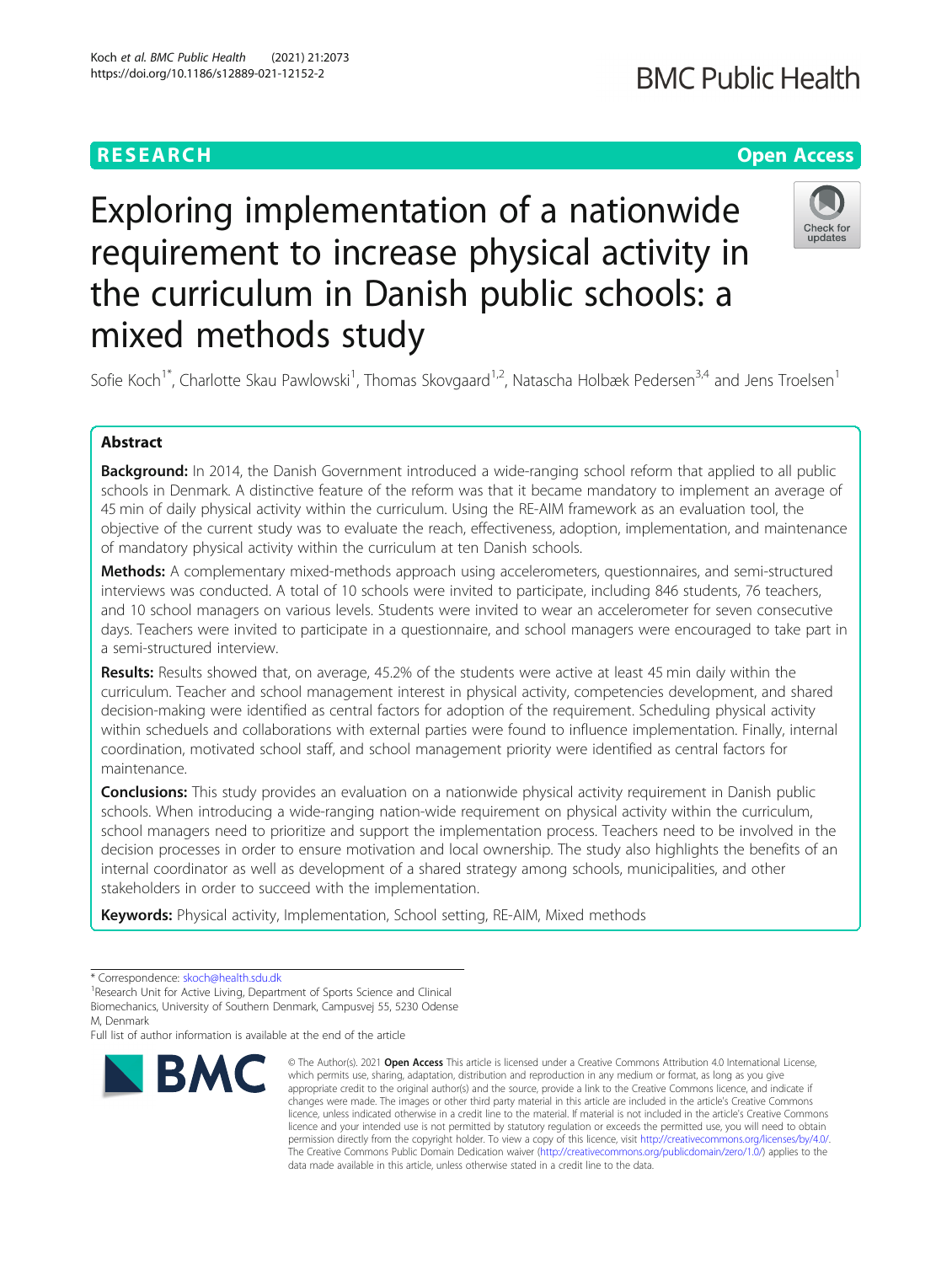# Background

Physical activity (PA) is well-known for many health benefits [[1\]](#page-10-0). The association between PA and academic achievement has further been given considerable attention. The applicability of PA to improve academic achievement is promising, but findings are mixed [[2,](#page-10-0) [3](#page-11-0)]. However, more than eight out of ten adolescents are insufficiently physically active and PA levels among adolescents decrease significantly [[4\]](#page-11-0). Strategies to counter this negative development are essential.

Schools are considered key settings for the promotion of PA in children as they provide convenient access to the majority of young people and feature core facilities, personnel and ethos to engage children in PA [\[5](#page-11-0)]. Therefore, both local, regional, and national governments and international bodies have released guidelines or policies mandating structured PA in schools [[6,](#page-11-0) [7\]](#page-11-0).

A wide-ranging school reform was introduced by the Danish Government in 2014 [\[8](#page-11-0)]. The school reform applied to all 1095 public schools in Denmark, and the overall aim was to ensure that all children met their full learning potential [\[9](#page-11-0)]. As part of the school reform, a requirement for all public schools to implement an average of 45 min PA within the curriculum per day was included for the first time in history. The Danish school reform is one of a select few examples worldwide of a scaled-up requirement mandating daily PA to be integrated into the school curriculum. Ideally, developing guidelines or policies for schools is, among other things, focused on translating evidence into community practice [[10\]](#page-11-0). However, research suggests that most schools fail to implement PA policies at scale [[11\]](#page-11-0). Translating and disseminating health-related policies into a real-world context is often challenging. Various barriers have previously been identified to affect the implementation of PA programs, such as lack of time, school management buyin, and lack of facilities [[11,](#page-11-0) [12](#page-11-0)]. However, limited research has been conducted on scaled-up real-world school-based PA programs, which call for a better understanding of the complex systems of contextual factors and practical implications driving both policy development and implementation in real-world contexts [[13](#page-11-0)– [15\]](#page-11-0). Thus, it is highly relevant to take a thorough look at the implementation of the nationwide PA requirement of the Danish school reform. The Reach, Effectiveness, Adoption, Implementation, and Maintenance framework (RE-AIM) has been deemed useful to evaluate internal and external validity of PA promotion programs, helping to provide a comprehensive evaluation [\[16,](#page-11-0) [17\]](#page-11-0). In particular, the RE-AIM framework has been used to evaluate real-world programs focusing on the implementation of PA in a school context [[18](#page-11-0)–[20](#page-11-0)]. Using the RE-AIM framework as an evaluation tool, the objective of the current study was to explore the reach, effectiveness, adoption, implementation, and maintenance of mandatory PA within the curriculum at ten Danish schools.

# **Methods**

# School context

In Denmark, public (state) schools are government (tax) funded and free of charge for all children between 6 and 16 years of age and mandatory unless attending private schools or homeschooling. The majority of children (77%) in Denmark attend public schools [[8\]](#page-11-0). Most of the remaining children attend private or Danish free schools. Schools are typically organized in three tiers: prepreparatory classes (grades 0–3, 5–9 years old), intermediate classes (grades 4–6, 9–12 years old), and lower secondary classes (grades 7–9, 12–15 years old). Children attend school 30–35 h per week, of which approximately 60–75 min per day are dedicated to recess. As a mandate of the school reform, daily PA was required to be integrated within the academic curriculum — within lessons or active breaks between lessons. The PA requirement also demanded that students had at least 60– 90 min of physical education (PE) per week depending on age group. PE was included as part of the 45 min of daily PA, whereas recess was not [\[9](#page-11-0)]. The Government made no requirements on how to implement the mandatory PA components.

#### Study design

The present study is part of a larger study, the Physical Activity in Schools After the Reform (PHASAR) study, aiming to evaluate the implementation and effects of the nationwide school-based PA legislation [[21\]](#page-11-0). For this sub-study, a complementary mixed-methods design [[22](#page-11-0)] was used to ensure a comprehensive understanding of the school level reach, effectiveness, adoption, implementation, and maintenance of the mandatory PA components.

# Study population

The ten schools included in the present study were recruited from the PHASAR study [\[21](#page-11-0)]. A total of 31 representative schools were included in the PHASAR study. The schools varied in geographic location, school size, municipal expenses per student, and disposable household income. School managers from eleven of the 31 schools were invited to participate in a semi-structured interview, excluding 20 schools for participation in this sub-study. From these eleven schools, ten schools that served adolescents 10–16 years old were included in the analysis. Thus, one school was further excluded, because they only served children 6–9 years old (see Fig. [1\)](#page-2-0). Exclusion of children aged 6–9 years (grades 1–4) were chosen, as the PA level among the youngest children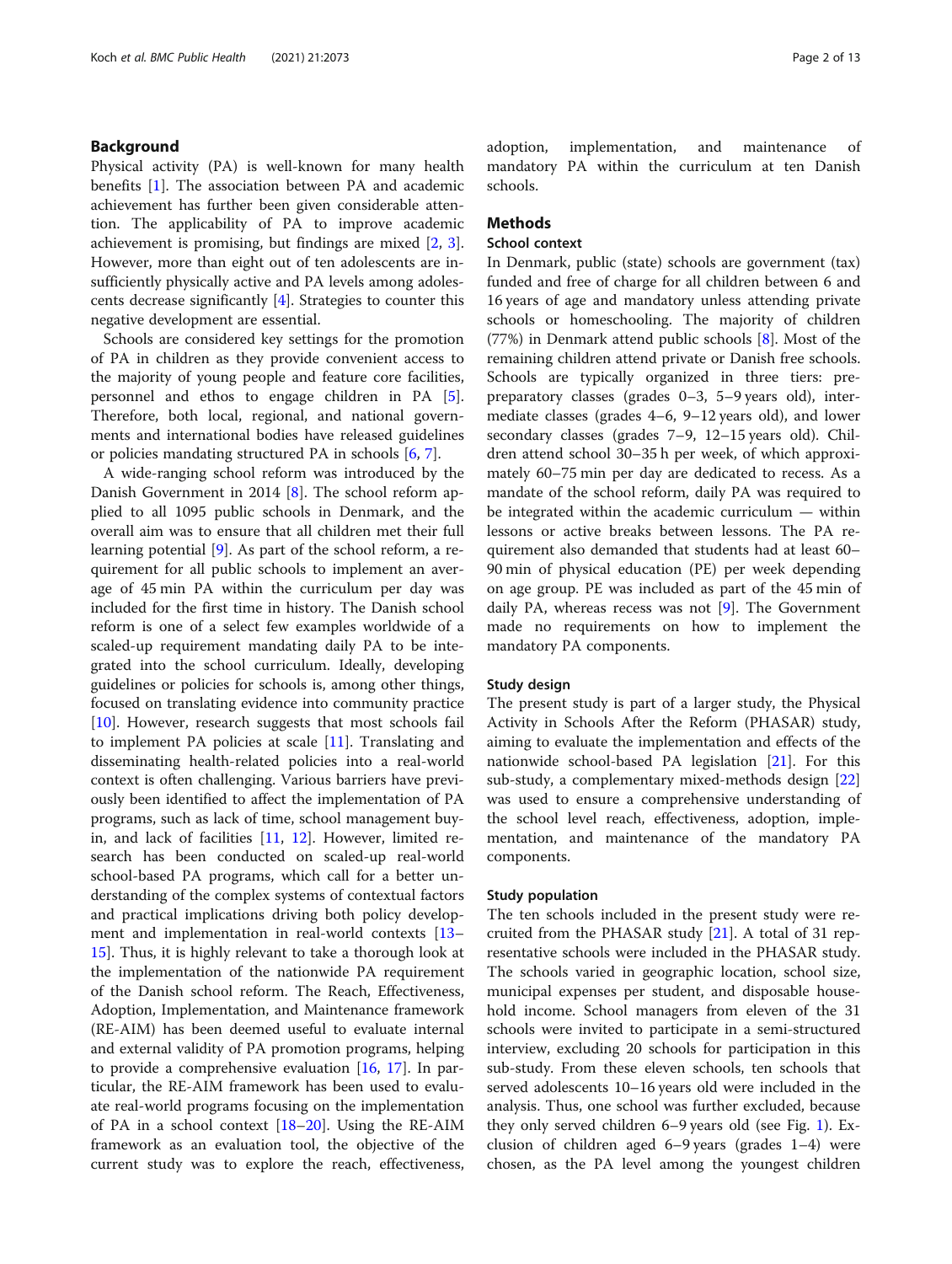<span id="page-2-0"></span>

vary a lot from the PA level of adolescents. Maximum variation was used in selecting the schools to ensure a broad representation of school contexts, including geographic location, school size, and disposable household income. Characteristics of the ten selected schools are presented in Table [1](#page-3-0).

The study population of interest were students in grades 5–9, who were asked to wear an accelerometer; teachers, who were asked to participate in a questionnaire; and one school manager from each school to participate in a semi-structured interview. Danish, Mathematics, and English courses take up a little more than half (53%) of the total teaching time in Danish public schools. Thus, teachers were eligible to participate in this study if they taught Danish, Mathematics, or English in one of the participating classes. The principals were recruited through purposeful sampling [\[23](#page-11-0)] to ensure knowledge from key respondents having insight into the implementation process of the PA requirement. The ten

school managers consisted of three principals, four deputy principals, and three leading teachers with school management responsibilities.

# Re-aim

The RE-AIM framework was used to guide the evaluation, as it has shown useful when evaluating real-world programs and has a specific focus on implementation of new practices in a school setting [[19,](#page-11-0) [20](#page-11-0)]. The definition, outcomes measures, and data sources of each dimension are presented below.

# Reach

The reach dimension was defined as the characteristics of the ten schools selected for participation. Reach was described to ensure variation in relation to schools that were included in the present study compared to the non-participating schools ( $n = 21$ ). School characteristics were assessed using data on geographic location,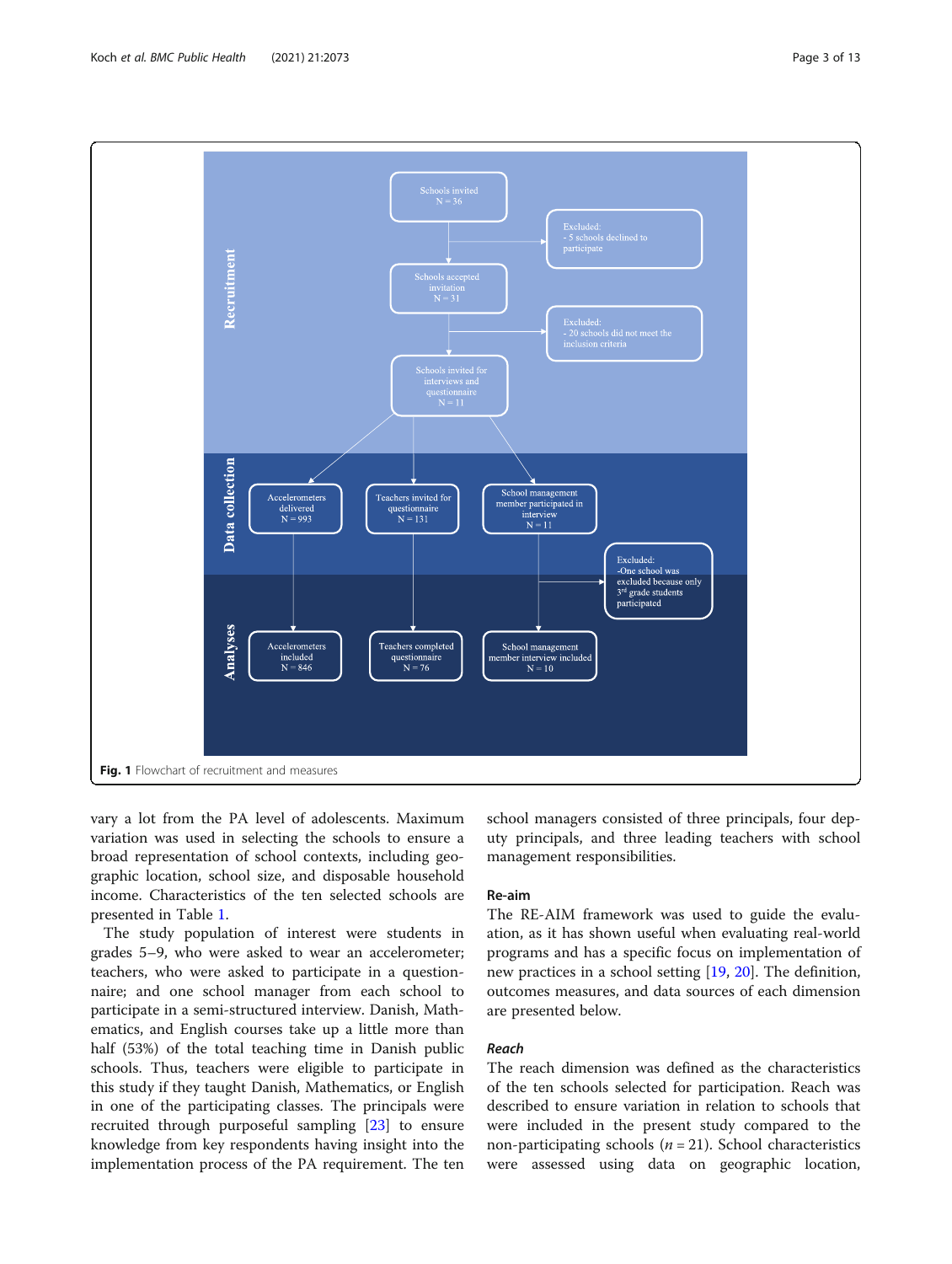|                | School Geographic location    | School size<br>(number of<br>students) | Level of<br>school | Municipal expenses per student<br>(USD) | Disposable household<br>(USD) |
|----------------|-------------------------------|----------------------------------------|--------------------|-----------------------------------------|-------------------------------|
|                | Region of Southern<br>Denmark | 385                                    | Grades 4-9         | 11,951                                  | 67,545                        |
| 2              | Region of Southern<br>Denmark | 324                                    | Grades 0-6         | 11,951                                  | 49,789                        |
| 3              | Region of Southern<br>Denmark | 609                                    | Grades 0-9         | 10,287                                  | 105,548                       |
| $\overline{4}$ | Region of Southern<br>Denmark | 359                                    | Grades 0-9         | 10,287                                  | 68,798                        |
| 5              | Region of Southern<br>Denmark | 347                                    | Grades 0-9         | 10,287                                  | 83,993                        |
| 6              | Region of Southern<br>Denmark | 866                                    | Grades 0-9         | 11,129                                  | 69,559                        |
| $\overline{7}$ | Region of Southern<br>Denmark | 764                                    | Grades 0-10        | 11,263                                  | 76,568                        |
| 8              | Region of Southern<br>Denmark | 605                                    | Grades 0-10        | 11,052                                  | 85,112                        |
| 9              | Capital region                | 904                                    | Grades 0-9         | 11,130                                  | 50,540                        |
| 10             | Capital region                | 580                                    | Grades 0-10        | 11,130                                  | 49,367                        |

# <span id="page-3-0"></span>Table 1 Characteristics of the ten participating schools

municipal expenses per student, school size, and disposable household income. School characteristics were assessed using the Danish Database of National Statistics.

# **Effectiveness**

A more detailed effectiveness evaluation of the PHASAR study is described elsewhere [[21\]](#page-11-0). In this sub-study, effectiveness was defined as the percentage of students who, on average, reached 45 min daily PA within the curriculum. The effectiveness dimension further reports on average minutes of PA within the curriculum and range in minutes of daily PA across schools. The students' PA was objectively measured using accelerometers and compared across schools. In the present study, PA was defined as standing with movement, walking, and running. The definition was based on recent research, identifying sitting, standing, walking, running, and biking using accelerometers [[24\]](#page-11-0).

#### Adoption

Although all public schools in Denmark were required to implement mandatory PA within the curriculum, there was no guarantee that school managers and teachers would and/or could adopt this. The adoption dimension reports on the schools' commitment to the mandatory PA within the curriculum and factors influencing adoption. Adoption rates were measured through a teacher questionnaire, whereas factors central for adoption were measured through semi-structured interviews with school managers.

# Implementation

Implementation was defined as schools' PA initiatives (e.g., structuring PA within schedules) and reports on the extent of PA delivered within the curriculum and schools' process of implementing the mandatory PA within the curriculum. Furthermore, the dimension reports on factors influencing implementation of the mandatory PA within the curriculum. The extent of PA delivered within the curriculum was measured through a teacher questionnaire and factors central for implementation were measured through semi-structured interviews with school managers.

# **Maintenance**

During the data collection, conducted 3–4 years after the introduction of the reform, most schools indicated that implementation had started, but had not been fully completed. Thus, the maintenance dimension reports on the extent to which schools have considered how to ensure maintenance. Maintenance was measured through semistructured interviews within school managers.

# Data sources

Four data sources were collected: national statistics, accelerometers, a questionnaire aimed at teachers, and semi-structured interviews with school managers. Figure [2](#page-4-0) presents a timeline of when each data source was collected.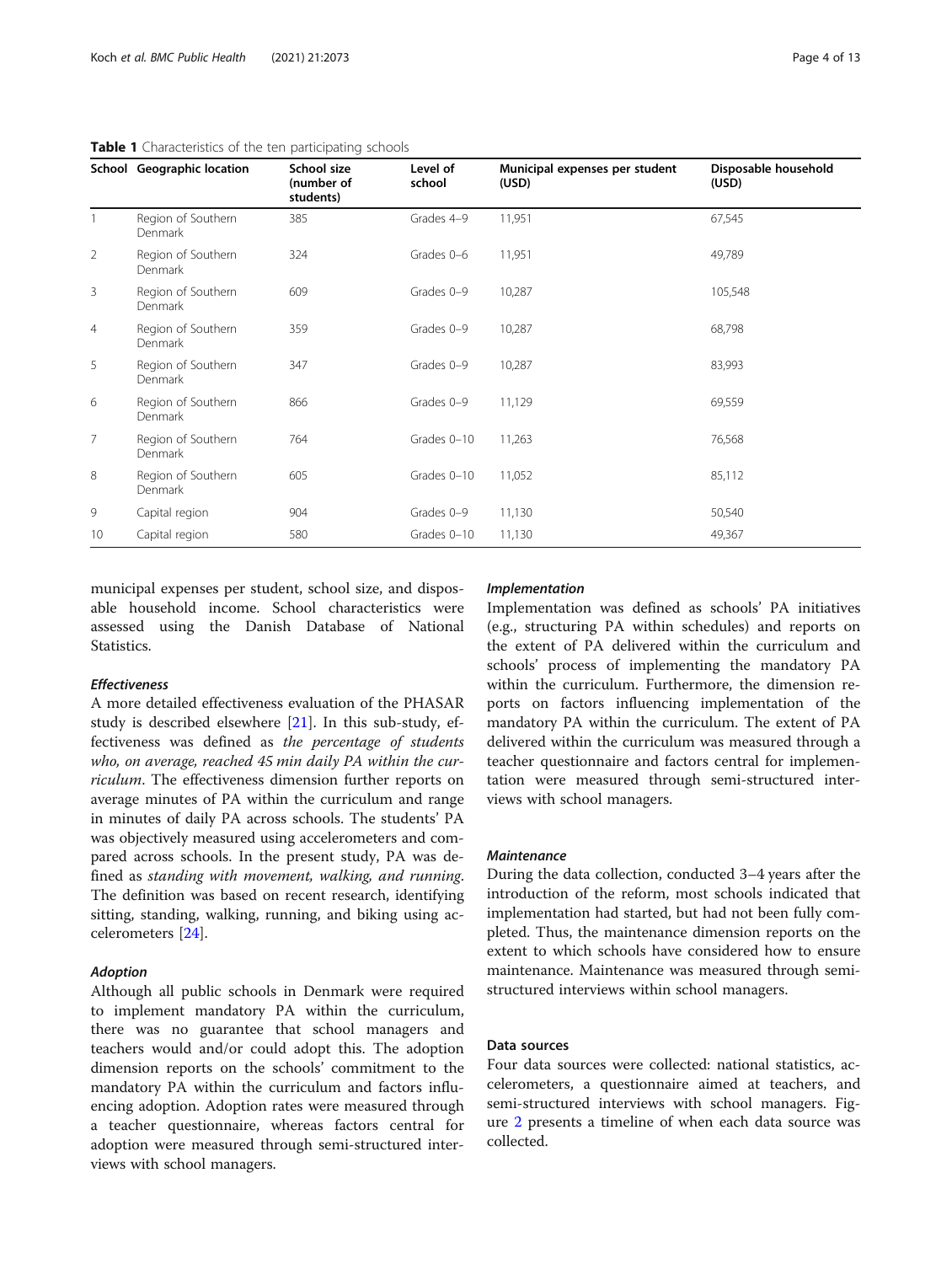<span id="page-4-0"></span>

# Danish database of national statistics

The Danish Database of National Statistics was used to gather information on municipal expenses per student, school size, and disposable household income. The information was gathered in December 2018.

#### Accelerometers

The Axivity AX3 data logger was used to assess objectively measured PA. Students were invited to wear an accelerometer for seven consecutive days. Mounted in a belt placed directly against the skin around the subject's right front thigh, the accelerometer provided an opportunity to calculate the duration spent on specific activity types. In this method, the acceleration is utilized in relation to the orientation of the subject's thigh, which enabled us to distinguish very accurately between, for example, sitting and standing position. The accelerometer data was collected from August 2017 until September 2018. Standardized testing protocols were made to ensure data quality, and trained research assistants collected all data. Prior to the initiation of the study, a pilot study was conducted to optimize all study procedures. Accelerometry-based PA measures were analyzed for the curricular time during the school day (excluding recess).

# **Questionnaire**

A questionnaire was designed to measure how often teachers employed PA within the curriculum and their attitudes towards the requirement (e.g., how often do you implement PA within the curricular teaching?; to what extent do you agree that PA could advance student learning?).

Several steps were taken to heighten the content validity of the questionnaire. Initially, the questionnaire was developed by two authors of the present study. Subsequently, the questionnaire was tested and discussed by several members of the PHASAR research group before pilot testing. The online procedure and the questionnaire were pilot tested with a group of teachers not included in the study to ensure face validity.

The questionnaire was designed and collected through the worldwide system Research Electronic Data Capture (RedCap). The use of electronic questionnaires made it possible to activate additional questions on specific answers, thereby ensuring that participants did not receive irrelevant questions. At the end of most questions, teachers were given the opportunity to add additional comments. The questionnaire was administered electronically, and the participating teachers were emailed a hyperlink to the questionnaire. Reminders were e-mailed to participants who did not respond (three times with 1 week between each reminder). Questionnaire data was collected between December 2017 and October 2018.

# Semi-structured interviews

Ten interviews with school managers were conducted (one from each school). The interview guide was based on the Practical, Robust Implementation and Sustainability Model (PRISM) [[25](#page-11-0)]. In particular, the interview focused on the adoption (e.g., how does the requirement fit within the existing school structure?), implementation (e.g., how do you organize your PA initiatives?), and maintenance dimensions (e.g., have you considered how to ensure maintenance of your initiatives?).

Interviews were conducted during a one-day visit to each of the ten schools between April and September 2018. All interviews were conducted one-on-one by the lead author and lasted between 25 and 60 min. Verbal consent was obtained from each participant to audio record the interview.

# Data analysis

# Quantitative data analysis

STATA 16 (College Station, TX) was used to handle the quantitative data. Descriptive statistics were produced for the accelerometers' data in order to gather information on the percentage of students who on average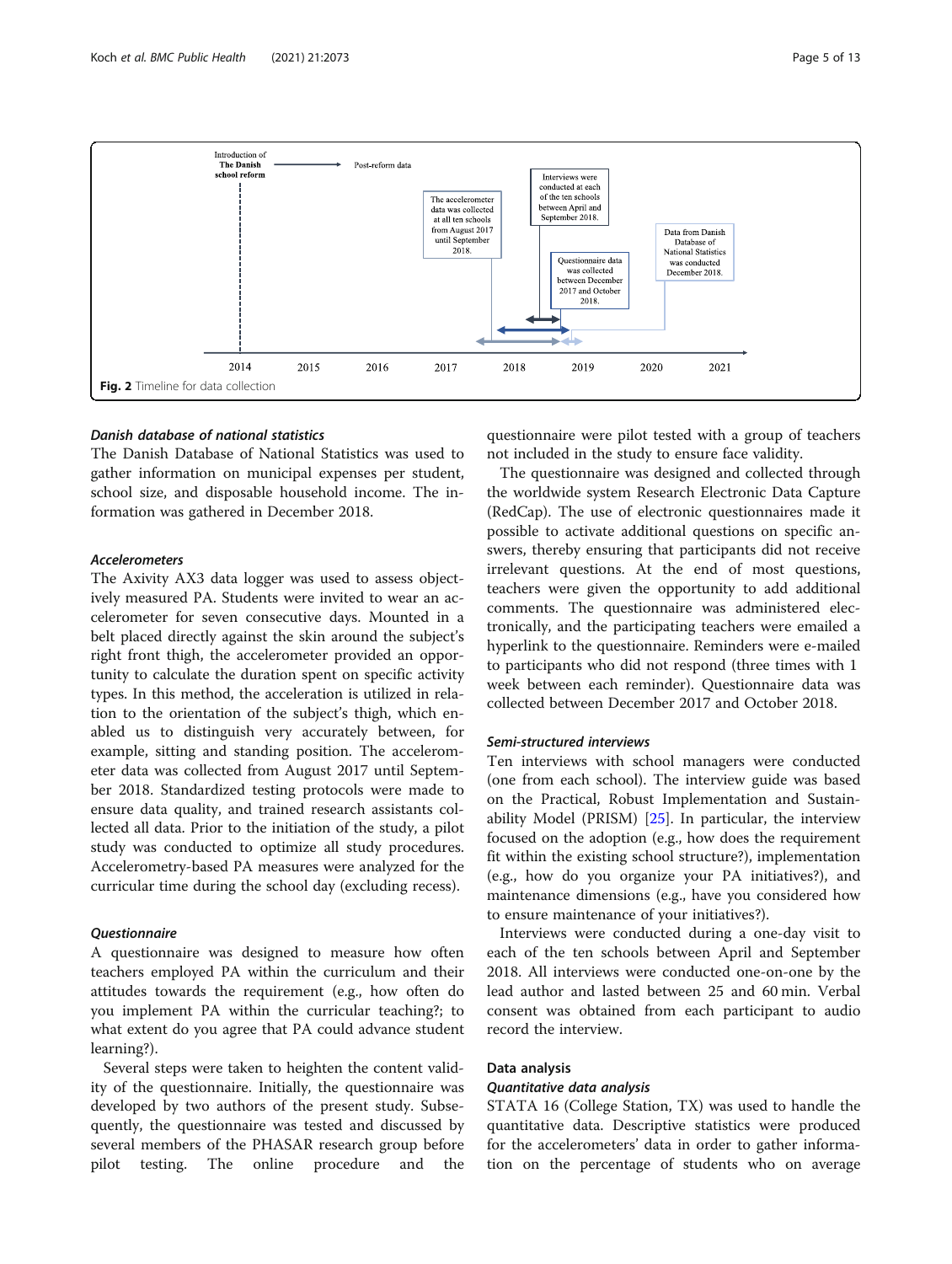reached 45 min of daily PA. Students with non-wear or with less than one valid school day were excluded from the analysis. The activity types were analyzed in twosecond intervals [[24\]](#page-11-0). On this basis, PA was defined as the sum of the activity types stand with movement, walking, and running. Thus, sitting and standing were excluded during data processing.

Due to the paucity of responses in the questionnaire  $(n = 76)$ , using a Likert scale became meaningless. Thus, 5-point Likert scale values were collapsed into two categories: "agree" and "disagree", and 7-point Likert scale values were collapsed into four categories: "every day", "weekly", "monthly", and "yearly or newer". Descriptive statistics were produced on questionnaire data as well as data from the Danish Database of National Statistics. To analyze the reach component, two-sample t-tests were used to investigate the potential difference between participating and non-participating schools on municipal expenses per student, school size, and disposable household income. The level of significance was set at  $p < .05$ .

# Qualitative data analysis

The interviews were transcribed by the lead author to ensure consistency. All interviews were transcribed verbatim directly into NVivo. Data was analyzed using a three-step qualitative thematic analysis [[26\]](#page-11-0). First, all interviews were read through by two authors (SK and CSP) to ensure data familiarization. Coding was then conducted by both authors separately by marking all phrases concerning adoption, implementation, and maintenance, respectively. Secondly, all codes within the adoption, implementation, and maintenance dimension were read through. An open coding was then conducted, letting the data speak for itself [\[27](#page-11-0)]. As a result, themes were developed within the adoption, implementation, and maintenance dimension, respectively. Lastly, the findings were discussed among the two authors. Any discrepancies were resolved by consensus between the two authors [[28](#page-11-0)].

# Ethical considerations

Prior to the data collection, students and their parents or guardians received information about the study. Consent took form as an oral and written informed passive consent from parents or guardians and students, entailing that all students were included in the study unless parents, guardians or the student decided to withdraw, which they were able to do at any time. Written consent was obtained from all principals, deputy principals, and leading teachers participating in the semi-structured interview. They were informed that they could withdraw from the study at any time. Schools and participants were anonymized by giving the schools numbers and naming participants by profession. The study was notified and approved by the Danish Data Protection Agency (2015-57-0008), who also gave legal advice and confirmed the legal basis of the informed passive consent.

# Results

# Reach

Denmark consists of five regions and despite the criteria of variation in geographical location in the school selection process, eight schools were located in the region of Southern Denmark and two schools were located in the Capital region. Thus, schools in the region of Southern Denmark were overrepresented in the present study. There was no significant difference in municipal expenses per student ( $p > 0.98$ ), school size ( $p > 0.15$ ), or disposable household income  $(p > 0.57)$  between participating and non-participating schools.

#### **Effectiveness**

A total of 846 students were included in the analysis: 475 girls and 371 boys. On average, almost half of the participating students (45.2%) were active at least 45 min daily within the curriculum and thus reached the reform's PA requirement. Large differences were, however, observed between schools. At the school with the lowest effectiveness (school #3), only 4.5% of students reached 45 min daily PA within the curriculum, while 82.6% of students at the school with the highest effectiveness (school #2) reached the requirement. Students were, on average, active 48.5 min daily within the curriculum. Large differences were seen between students, ranging from 5.2 min to 115.4 min of daily PA within the curriculum. An overview of accelerometer results is presented in Table [2.](#page-6-0)

# Adoption

Results from the teacher questionnaire  $(n = 76)$  revealed a general commitment to the mandatory PA component with 94.3% of all participating teachers believing that daily PA within the curriculum was important. In addition, 90.3% agreed that PA could advance student learning and 69.0% generally acknowledged that including PA in the curriculum activities had positive impacts.

From the interviews, four key-findings for adoption of the mandatory PA components were found: teacher and school management interest in PA, school management support, competencies development, and shared decision-making. All ten school managers interviewed found the mandatory PA within the curriculum meaningful, and at four schools (school #1, #2, #8, and #9) PA was already a central part of school culture before the 2014 reform. During interviews, however, school managers generally stated that some teachers were skeptical about the mandatory PA within the curriculum: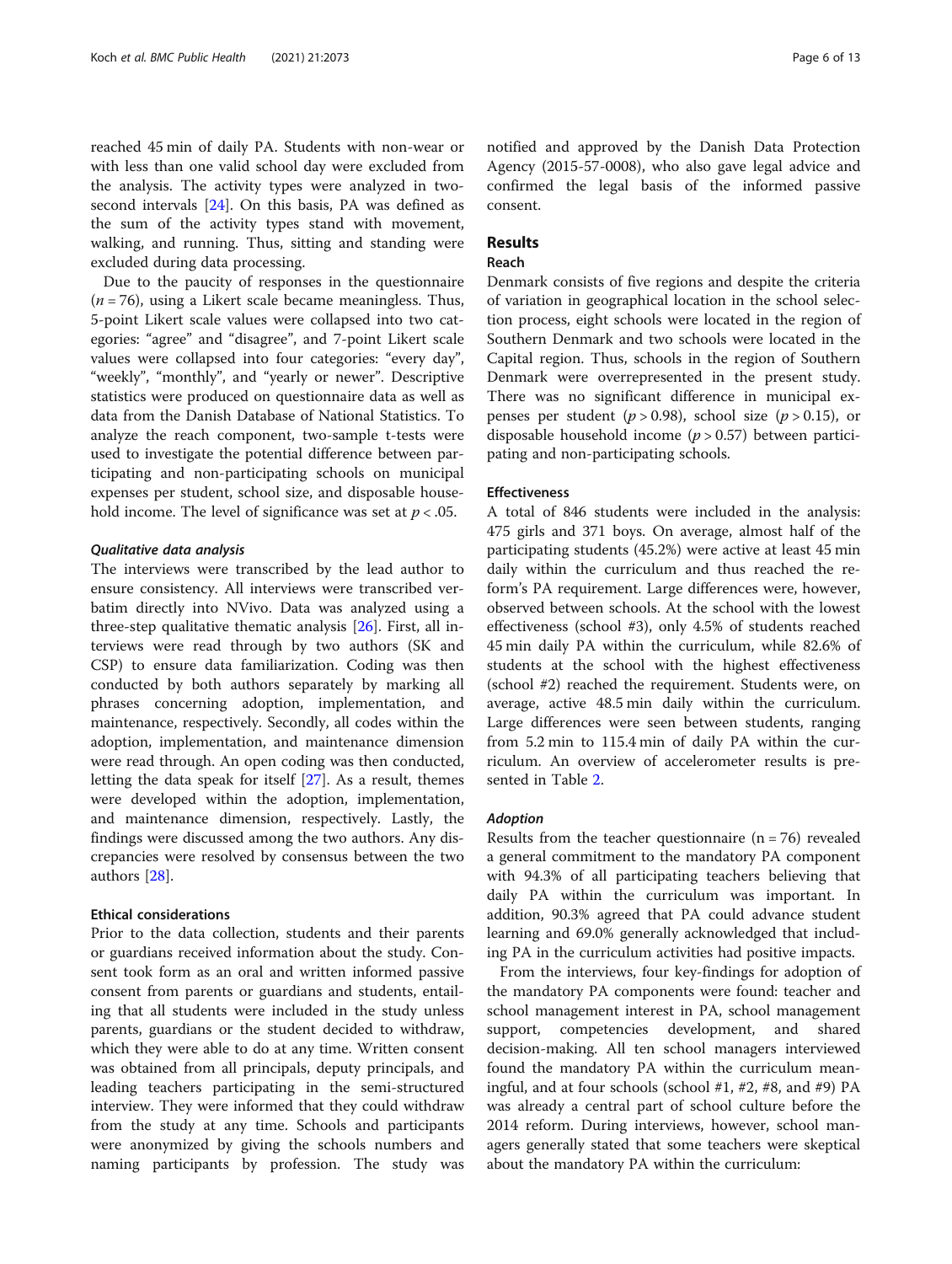<span id="page-6-0"></span>Table 2

Range (min/max) of PA within the curriculum

(minutes)

| <b>Table 2</b> Accelerometers results on school level         |         |      |       |      |      |      |         |         |         |         |         |  |  |
|---------------------------------------------------------------|---------|------|-------|------|------|------|---------|---------|---------|---------|---------|--|--|
| School                                                        | Total   |      |       | 3    | -4   | 5.   | 6       |         | 8       |         | 10      |  |  |
| Grade                                                         | $5 - 9$ | 5-6  | $5-6$ | 9    | 9    | 9    | $5 - 8$ | $5 - 8$ | $5 - 8$ | $6 - 8$ | $5 - 8$ |  |  |
| % students reaching 45 min. Daily PA within<br>the curriculum | 45.2    | 80.8 | 82.6  | 4.5  | 35.3 | 33.3 | 32.3    | 40.7    | 73.6    | 30.4    | 38.8    |  |  |
| Average daily PA within the curriculum<br>(minutes)           | 48.5    | 56.1 | 60.1  | 32.3 | 38.5 | 39.2 | 40.7    | 41.9    | 57.3    | 42.8    | 42.5    |  |  |

10.7– 45.3

11.3– 68.0

16.7– 56.6

5.2– 76.0

"I think it depends on your interests. There are some [teachers, Ed.] who absolutely do not believe that PA does any good. That it's rather a disturbing element". (Leading teacher, school #3)

5.2– 115.4 15.3– 84.8 28.4– 102.5

The individual teacher's interest in PA seemed crucial for commitment to the mandatory PA within the curriculum. Also, managerial support was important in order to take responsibility for developing a school culture supporting the delivery of PA within the curriculum.

"It's about making them [teachers, Ed. ] think it's a good idea. And to do so, I need to be dedicated to it. And I need to take responsibility for the process in order to make it grow". (Deputy principal, school #6)

Furthermore, most school managers had experienced teachers who, from the outset, were poorly prepared for handling PA within the curriculum, challenging the adoption of the PA requirement. At five of the included schools (school  $#1, #2, #3, #4, and #9$ ), it was therefore prioritized that all teachers participated in either a course or a workshop to strengthen their skills in how to include PA within the curriculum. The interviews showed that especially workshops or courses conducted by internal coordinators were useful for school adoption of the requirement, allowing teachers to continuously develop their competencies through ongoing follow-up workshops or courses.

"It is our teachers who planned the pedagogical day, which means that after these workshops teachers know from whom they can be aided or take inspiration (…) Instead of hiring an external course organizer, who will leave afterwards along with the information. This way the information stays at the school, so that we continuously can get hold of it, which motivates teachers to take active part in it". (Head of school #3)

Delivering PA within the curriculum required that some teachers renewed learning formats — challenging their professional identity and calling for new or, at least,

adjusted approaches to teaching. Some teachers believed a heightened focus on PA threatened the academic standard of their teaching:

11.5– 103.1

13.7– 115.4

22.8– 95.9

18.7– 76.7

"Renewing your teaching is a really, really huge challenge. (...) It's difficult because it's a change of so many habits and working methods, which you [teachers, Ed.] believe students will learn a lot from". (Principal, school #3)

# Implementation

Results from the teacher questionnaire showed that 9.5% of the participating teachers delivered PA within the curriculum on a daily basis, whereas 53.4% delivered PA within the curriculum on a weekly basis. Results showed a general consistency between schools. From the interviews, two key findings for implementation of PA within the curriculum were found: scheduling PA within schedules and collaborations with external parties. Six schools had scheduled PA within the school day to ensure that PA was delivered on fixed timepoints throughout the week. At three of six schools (school #4, #7, and #8) PA was scheduled as short daily lessons of 15–30 min dedicated to PA. The other three schools (school #1, #2, and #9) had integrated more physical education (PE) within schedules, having four or six weekly lessons of PE compared to the norm of two lessons. Scheduling PA/PE was done to support teachers for whom PA did not naturally lend itself to the curriculum: "I think that planning PA into schedules helps. Well, it helps to know that if you forget all about PA, you at least have a lesson dedicated to PA". (Principal, school #4).

Five schools (school #1, #2, #7, #8, and #9) developed principles, meeting structures, or conducted workshops in order to achieve motivation for delivering PA within the curriculum, intending to heighten school staff commitment. These initiatives were all developed through shared decision-making between school managers and teachers, ensuring that the school developed a shared vision for how to deliver PA within the curriculum: "I think it's about developing a culture … a shared vision … and a common mindset about the importance of PA". (Deputy principal, school #7).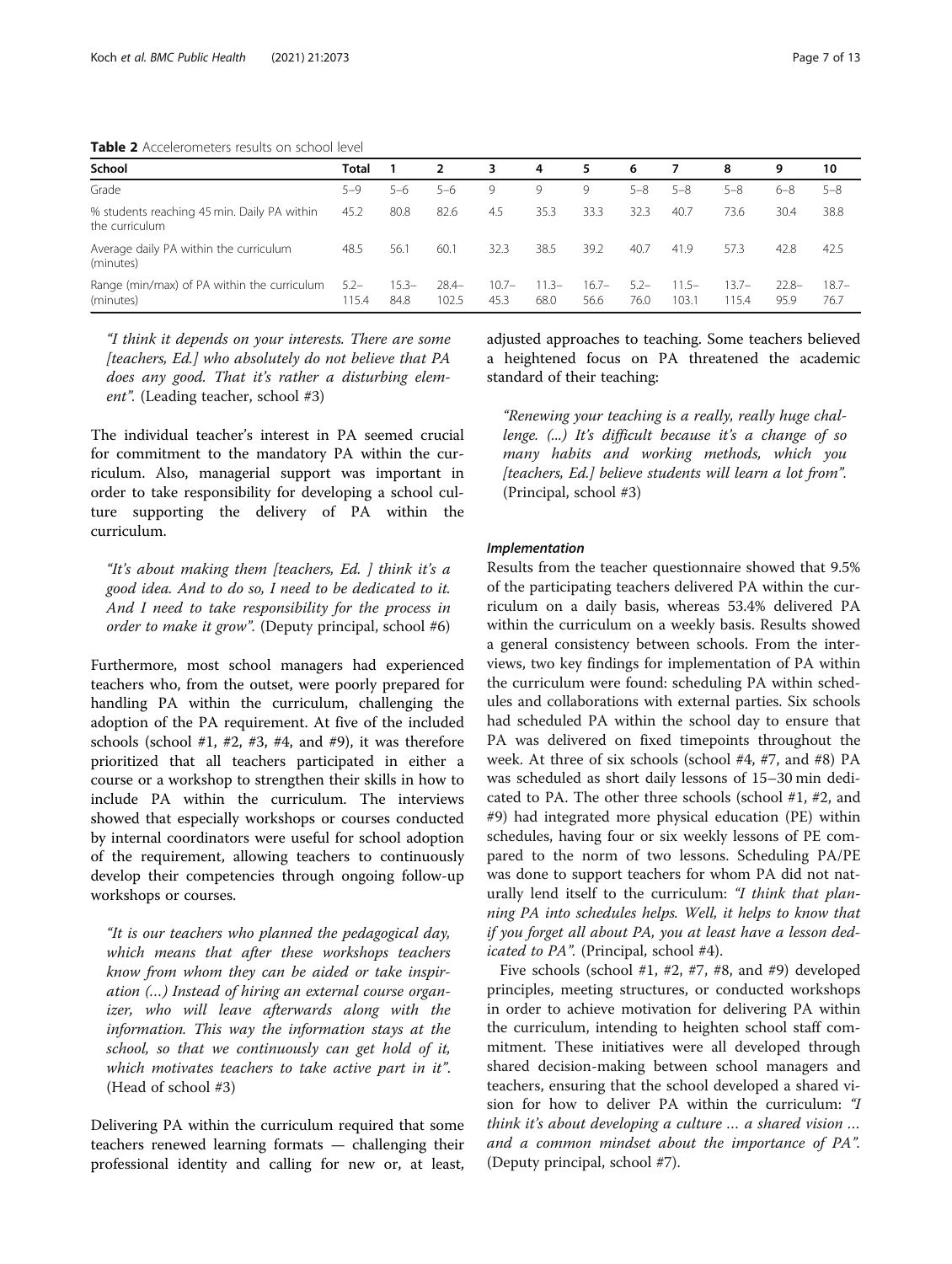Seven schools collaborated with external parties as part of their PA implementation. Two schools (school #2 and #6) collaborated with the municipality or a national sports organization, participating in PA promotion projects. Five schools (school #2, #4, #6, #8, and #9) had established collaborations with local sports associations, inviting sports associations to organize workshops for the students or take part in PE lessons. All school managers collaborating with external parties found it beneficial in order to implement PA within the curriculum:

"We have established a collaboration with an athletics club and a cycling club. ( … ) We have some facilities and opportunities here at the school, but the collaborations are also about being able to thrive on associations with other facilities and opportunities than what we have here". (Principal, school  $#4$ )

Thus, collaboration with external parties helped schools accomplishing the mandatory PA component, putting facilities and instructors at disposal.

# **Maintenance**

From the interviews, four key findings for maintenance of PA within the curriculum were found: internal coordinators, motivated school staff, school management priority, and municipal support. Six school managers (school #2, #3, #4, #5, #9, and #10) stated that internal coordination was essential for maintenance. The coordinators were, among other things, important for sharing hands-on knowledge and inspiring teachers to deliver PA in new and different ways:

"In order to continue delivering PA within the curriculum, we will continue having PA coordinators at all bases [year groups, Ed.]. And if one of those leave another one will take its place". (Deputy principal, School #9)

Having teachers especially motivated for PA was another important factor for maintenance. Two schools (school #2 and #9) even stated that, when hiring, they searched for teachers interested in PA. In order to ensure maintenance, several principals also stated that PA needed to be a school management priority, allocating resources for PA education and materials, and leading a common strategy for delivering PA within the curriculum: "I think there are things that are essential for sustainability. One such thing is that it has to be a management priority". (Deputy principal, School #2).

Interviews showed, however, that school managers felt a lack of support from the municipality to maintain PA initiatives within the curriculum. Local politics were perceived to change and evolve continuously, and schools

were obligated to support policy developments on a huge number of areas — PA being just one of these. At times, the sheer volume of new initiatives made it difficult for school managers to dedicate adequate resources for one area like PA:

"In our municipality, we are required to produce something called 'focus areas'. I think I am about to produce the sixth focus area within one and a half year. And if you continue to introduce a new focus area every two or three months, you will lose sight of the focus area you were using 9 months ago" (Principal, school #3).

# **Discussion**

The objective of the current study was to explore the reach, effectiveness, adoption, implementation, and maintenance of mandatory PA within the curriculum at ten Danish schools. The RE-AIM evaluation tool identified central factors discussed further below.

# Commitment and school culture

Generally, school managers and teachers in the sample were interested in the PA requirement, finding it meaningful, believing that PA within the curriculum was important, and that PA could advance student learning. However, these findings do not necessarily reflect teachers' willingness to actually implement PA within the curriculum. For instance, at the two schools with the lowest percentage of students reaching the requirement, all teachers responding to the questionnaire agreed on the aforementioned factors. Thus, the attitude toward PA might be removed from the actual behavior at these schools. Despite this finding, interest in PA has been reflected by others as an advantage for the implementation process, since it ensures that both teachers and school managers already having an awareness of the importance of the requirement [[12,](#page-11-0) [13](#page-11-0), [15](#page-11-0)].

Forty percent of the schools in the sample had already adopted PA as a central part of the school culture prior to introduction of the school reform. Three of those schools had the highest percentage of students reaching the PA requirement measured by accelerometry. The extent to which the requirement fits within an organization's mission, priorities, and values has previously been pointed out as impacting the commitment towards realizing the implementation  $[12, 13, 29, 30]$  $[12, 13, 29, 30]$  $[12, 13, 29, 30]$  $[12, 13, 29, 30]$  $[12, 13, 29, 30]$  $[12, 13, 29, 30]$  $[12, 13, 29, 30]$  $[12, 13, 29, 30]$  $[12, 13, 29, 30]$ . A study by Webster et al. (2020) found, however, that most schools are largely unprepared to implement multicomponent approaches (e.g., the Danish school reform), inhibiting schools from adopting the program. Thus, existing school culture might be an important factor for the degree of implementation.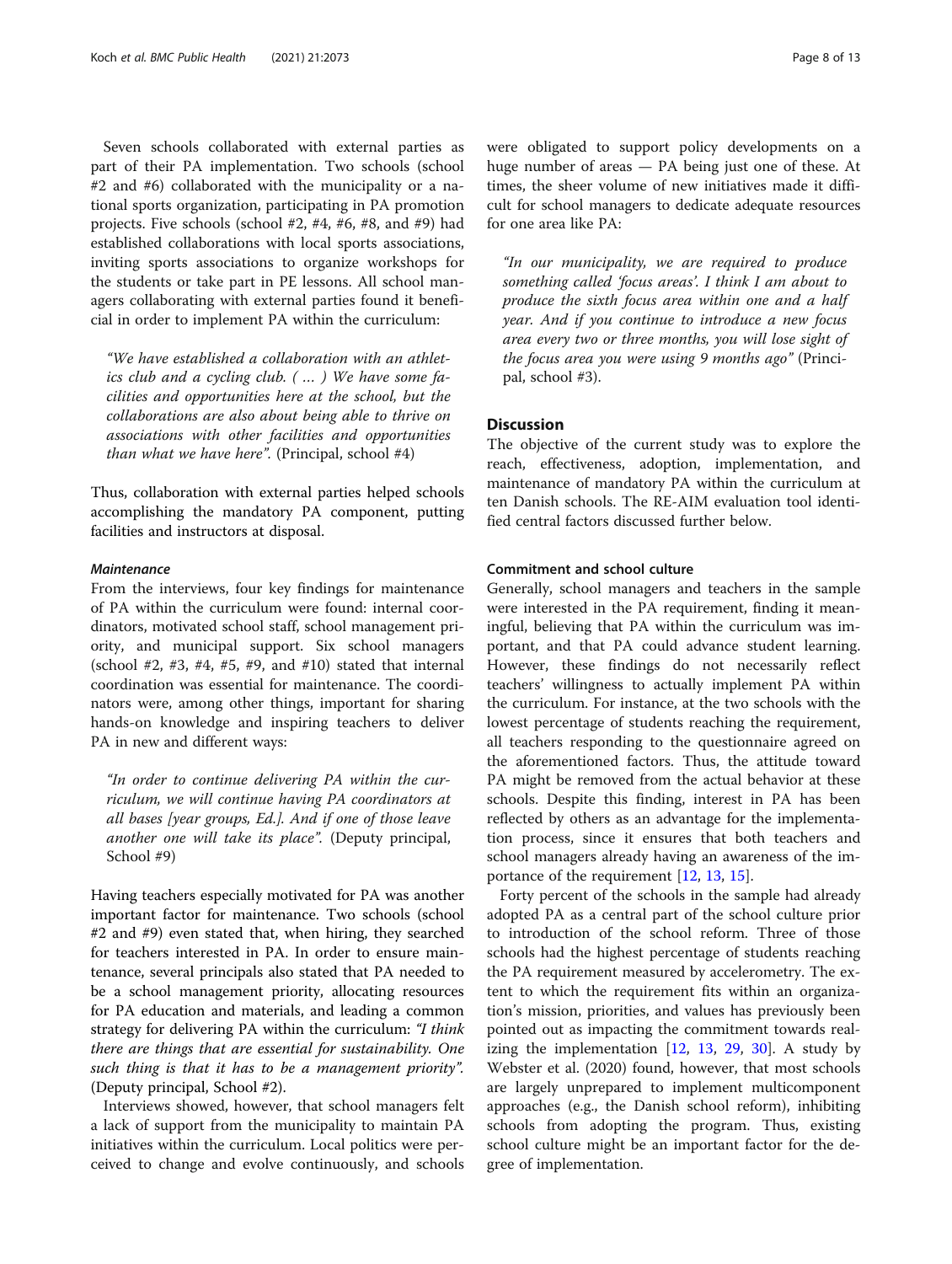#### Organisation of PA within the curriculum

Almost two-thirds of the teachers reported delivering PA within the curriculum weekly (53.4%), but the number reporting daily delivery, in keeping with the requirement, was extremely low; less than 10%. In concert with this, less than half of the students achieved 45 min of daily PA. Thus, the requirement was initiated to some degree, but was far from fully implemented.

Two key suggestions related to implementation of the mandatory PA within the curriculum were highlighted by the school managers: scheduling PA within school schedules and collaborations with external parties. Introducing a mandatory PA requirement strongly urges school staff to adhere to the requirement. At the same time, there has been an increasing pressure placed on teachers to improve academic performance, and some teachers perceive time spent on academic work to be more beneficial compared with time spent on PA [\[31](#page-11-0)]. Prioritizing becomes even more strained. Thus, planning PA/PE within school schedules helps ensure that students achieve the mandatory amount of PA within the curriculum, while teachers can focusing on the content of the academic teaching in the remaining lessons. Sixty percent of the schools in the sample scheduled their PA in the daily schedule. At three of those schools, more than 70% of the students achieved the requirement. Two of these schools had tripled the amount of weekly PE and the last one had scheduled 30 min dedicated to PA daily. At the remaining three schools, 30–40% of students reached the requirement. For some schools, scheduling PA/PE seemed beneficial in order to accomplish the daily mandatory PA within the curriculum. This is also reflected in previous studies, highlighting scheduling of PA as a facilitator to implementation of PA policies in schools [\[32](#page-11-0)]. Moreover, well-defined program components and an extensive teacher manual to support implementation has also been regarded as important for program implementation [\[12](#page-11-0), [33](#page-11-0)].

Another way to help schools to accomplish the PA requirement could be through collaborations with external parties (e.g., local or national sports clubs or consultant or instructor from the municipality). This is in line with the Comprehensive School Physical Activity Program (CSPAP) Model, including family and community engagement as one part of the model. This model endorses engagement of families and the community in school events to increase students PA levels [[34\]](#page-11-0). This is also reflected in other studies, showing that cooperation and collaboration among local agencies (e.g., partnerships, networking) are beneficial, bringing different perspectives, skills, and resources to bear on the implementation [[13,](#page-11-0) [35,](#page-11-0) [36\]](#page-11-0). A study by de Meij et al. (2013) further supports collaborating with external parties, stating that involvement and support of experts in sports, health, and

education is a facilitating factor for implementation at the user level.

#### Motivation of school staff

Most school managers in the sample had experienced teachers who were poorly prepared for handling PA within the curriculum, highlighting the importance of competencies development. While often defined as development of skills necessary for implementation, competencies development is equally about having a fundamental mindset about how to handle the implementation [[30,](#page-11-0) [35,](#page-11-0) [37](#page-11-0)]. In addition, Durlak and Dupre (2008) state that development of competencies is also about developing motivation and self-efficacy. Such qualities affect future performance [[13](#page-11-0)]. Thus, motivated school staff is an important factor for the implementation process and has been identified to affect both adoption, implementation, and maintenance [\[12](#page-11-0), [38\]](#page-11-0). This is in line with Nielsen et al. (2018), highlighting the need for teachers to be trained to develop the skills and self-efficacy needed to feel motivated and dedicated to the implementation. However, despite receiving training and education, many teachers have relatively little knowledge and skills in relation to implementation of PA [[39\]](#page-11-0). Moreover, despite having received training and education, some teachers may still opt not to accommodate the implementation because they are busy with other duties within an educational system where academic performance is the number one priority [\[34](#page-11-0)].

In order to ensure motivated school staff, internal coordinators were highlighted as favorable agents to include in the implementation process, taking care of workshops, competencies development, and ongoing training for teachers. One of the five schools, which stated that internal coordinators were essential for maintenance, was the school with highest effectiveness. This school had a team of coordinators, mostly consisting of PE teachers, responsible for making a common thread for integration of PA, ensuring that all teachers, independent of PA competencies, were able to deliver qualified PA within the curriculum. At the four other schools that supported the use of internal coordinators, between 30 and 38% of the students were active during curricular time. However, the schools in question were just embarking on the process of organizing internal coordinators. Appointing internal coordinators or program champions has been highlighted as being advantageous to ensure a successful implementation process [\[13](#page-11-0), [29](#page-11-0), [40](#page-12-0)]. Program champions, particularly senior staff within an organization and who are respected by the other staff, can do much to help orchestrate a program through the entire diffusion process from adoption to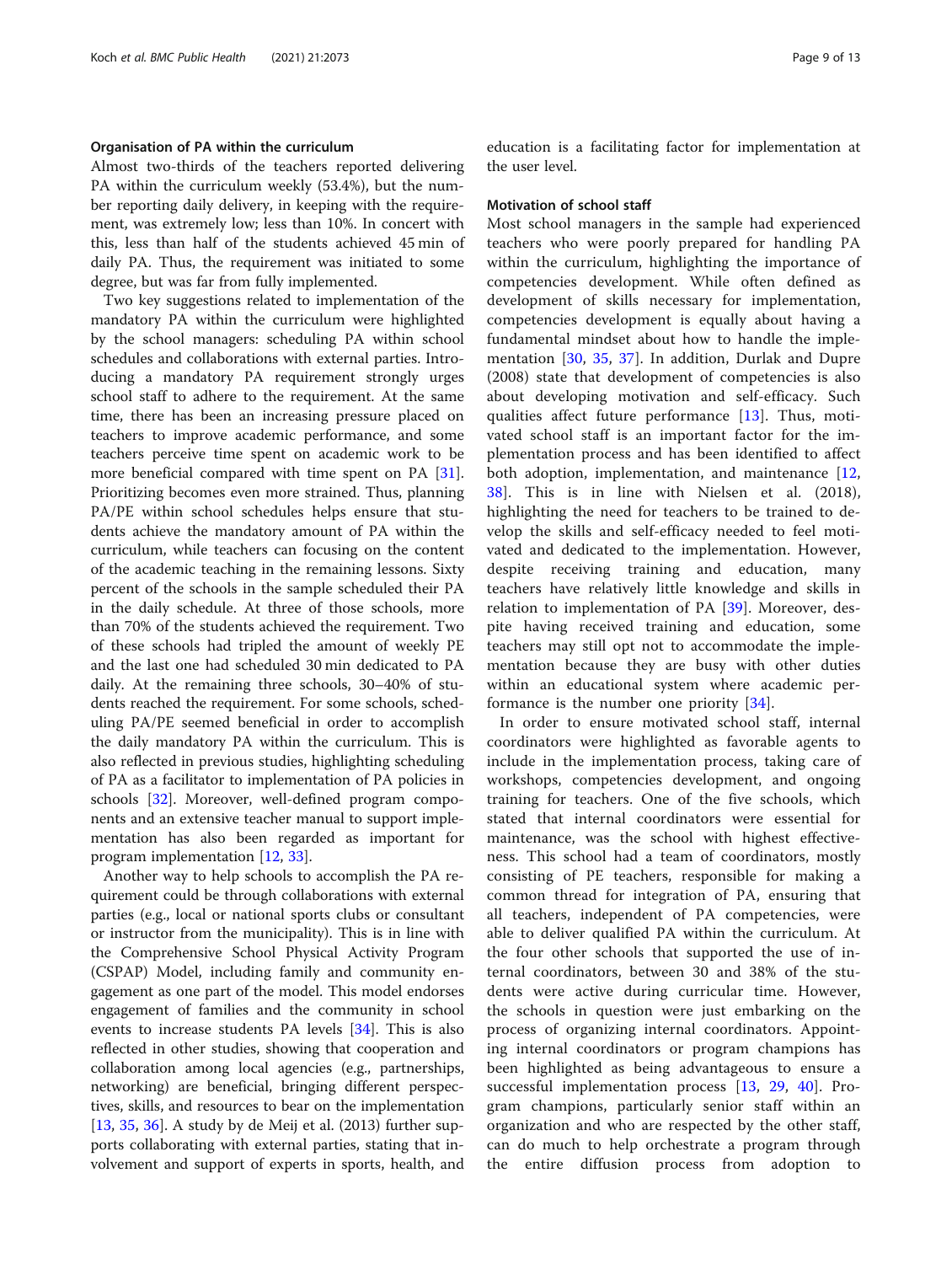maintenance [[13](#page-11-0)]. This could be a school manager, but it could also be PE teachers, classroom teachers, administrators, or others who are well-suited to lead the implementation [[34,](#page-11-0) [41](#page-12-0)].

# School management support

The support of school management was shown to be vitally important for developing a school culture prioritizing the delivery of PA within the curriculum. This is also highlighted by others, reporting that school management support is a clear enhancement in securing motivation to PA programs [\[12](#page-11-0), [13](#page-11-0), [33\]](#page-11-0). Moreover, in a schoolbased mental health program, Kam et al. (2003) showed a significant association between school management support and teachers' fidelity of the implementation on student outcomes. Students improved significantly on all outcomes when both school management support and teachers' fidelity of the implementation were high. However, this research found several negative changes when school management support was low. This underlines the importance of school management support of the program [[42\]](#page-12-0).

School managers in the sample had experienced teachers that were skeptical towards the mandatory PA components, which could be due to the additional workload following the requirement. A study on the implementation of the CSPAP found that many schools view the addition of PA program as an extra responsibility in an already over-loaded school agenda [[34\]](#page-11-0). Other studies show that when introducing new programs, teachers are concerned about additional workloads which challenge them to prioritize possibilities and obligations [[15,](#page-11-0) [43](#page-12-0), [44\]](#page-12-0). Our study highlights the importance of shared decision-making, as teacher involvement reportedly heightened commitment to the program. Involvement of teachers in decision-making processes (e.g., development of a PA implementation strategy) has previously been highlighted as a cornerstone in implementation of PA programs, uniting organizational members regarding the value and purpose of the program [\[12,](#page-11-0) [45](#page-12-0)]. This further clarifies the importance of school management support, taking responsibility for leading the implementation process through teacher involvement and dialog in order to ensure motivation and ownership for the implementation.

Our research suggests that school management support of PA implementation would be a central factor in maintenance. This is in line with previous research, highlighting that school management support is crucial for creating coherence and prioritizing in situations where consensus about what exactly should be done many times is only partial [\[13](#page-11-0), [35](#page-11-0), [38,](#page-11-0) [46\]](#page-12-0). A review by Cassar et al. (2019), among others, also found that active involvement of school managers, supporting and

prioritizing the PA program, was a key determinant for both implementation and maintenance [\[12](#page-11-0), [47](#page-12-0)–[49\]](#page-12-0).

#### Municipal support

Municipal support was addressed as an important factor for maintenance. However, some schools felt a lack of municipal support during the implementation of the PA requirement. One of those schools was the school with the lowest percentage of students reaching the PA requirement.

Schools and the educational system are busy with the core business of teaching and learning. This premise affects specific agendas on, for instance, increasing the volume of curriculum-based PA [[50\]](#page-12-0). The need for continued municipal support is frequently highlighted stressing that allocation of resources to schools (e.g., time for schools to develop an PA strategy or support regarding facilities) is needed [[13,](#page-11-0) [51,](#page-12-0) [52](#page-12-0)]. Moreover, a study by Skovgaard & Johansen (2020) highlighted the importance of managers (both school and district managers), employees, and other core stakeholders developing a shared strategy for the area and setting ambitious goals that can realistically be achieved. Such a strategy could help both schools and municipalities to reach a common understanding of the implementation process – that it takes time and that schools are not able to implement new strategies every two months.

The two schools with the highest percentage of students reaching the PA requirement were located in the same municipality. All schools in this municipality were financially supported by the municipality if they chose to become part of their local PA program, tripling the amount of weekly PE. This case is an example of a successful implementation process with active involvement of both schools and municipalities in developing a shared strategy [\[19](#page-11-0)].

# Methodological considerations

A strength of this study was the use of multiple data sources including accelerometers, a questionnaire, and interviews, as it provided a more comprehensive understanding of the RE-AIM dimensions and strengthened the external validity, credibility, and transferability of the study [[22,](#page-11-0) [53\]](#page-12-0). That being said, we do recognize that this study has some limitations. Generally, eight of the included schools were located in the region of Southern Denmark and two schools were located in the capital region. Inclusion of schools from other regions would have been beneficial, ensuring greater national representativeness. Due to the design of the PHASAR study, this was not a possibility, though [[21](#page-11-0)].

Another general limitation was the inclusion of students from different grades, which made it difficult to compare schools. Consequently, the results indicate that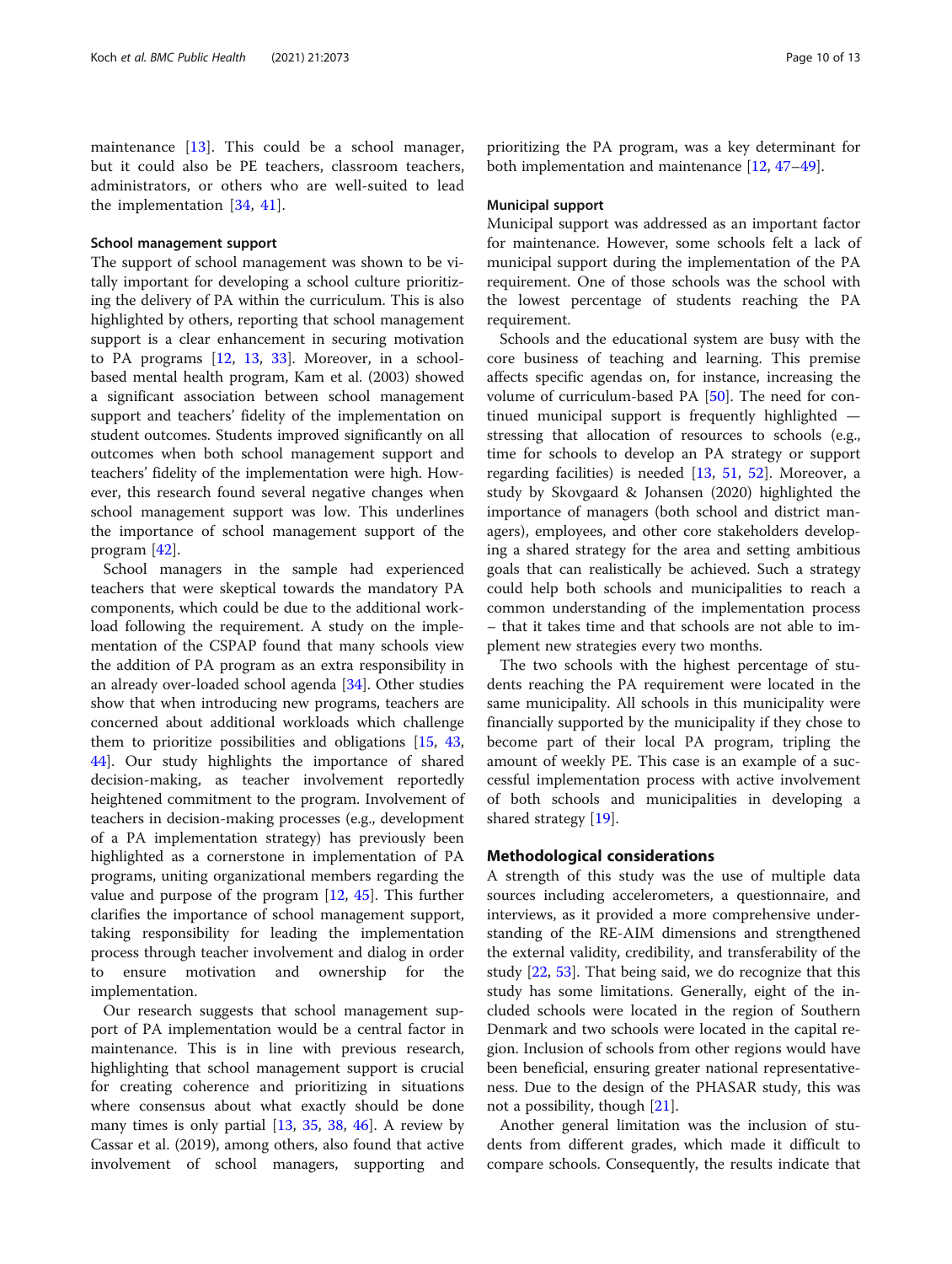<span id="page-10-0"></span>students in lower grades are more active than students in upper grades. Ideally, students from the same grades should have been included at all of the participating schools. Unfortunately, this was not possible due to the PHASAR study design. Although some steps were taken to achieve a comparable sample, the age factor still seemed to be of considerable importance to student PA levels.

Another limitation is that recall bias may have emerged, since the interviews were conducted three to four years after introduction of the school reform. Finally, it is important to acknowledge that the present study only represents teachers' views through the questionnaire. The teachers were unfortunately not able to take part in the interviews due to limited time allocated for taking part in the study.

# Conclusions

Using the RE-AIM framework, this study explores the implementation of a nationwide requirement mandating integration of daily PA into Danish public school curricular time. Notably, implementation varied across schools and could be described as partially implemented after four years. Our study showed the importance of school management in monitoring, prioritizing, and supporting the implementation process and taking the lead on establishing a school culture centered around PA. We also showed the importance of teacher involvement, ensuring motivation and ownership for the implementation.

In terms of implementation, the benefit of appointing an internal coordinator or coordination teams to provide teacher competence development; inspirational materials easy for teachers to use within the curriculum; and ongoing training were highlighted. Finally, it seems beneficial for municipalities, school managers, teachers, and other stakeholders to develop a shared strategy for the implementation process and to set ambitious goals, which are realistic to achieve. Thus, targeting the implementation at multiple levels within the educational system, such as the capacity of school managers to lead the process, teacher buy-in by active involvement, internal coordinators, and municipal support, might increase the probability for successful implementation of scaled-up real-world programs.

#### Abbreviations

PA: physical activity; PE: physical education; RE-AIM: Reach, Effectiveness, Adoption, Implementation and Maintenance; PHASAR: Physical Activity in Schools After the Reform; Redcap: Research Electronic Data Capture; PRISM: Practical, Robust Implementation and Sustainability Model

#### Acknowledgements

We are grateful to the participating schools, students, teachers, school managers and school administrations for their kind participation in the study. We also acknowledge professional work done by the internal language

service at University of Southern Denmark for carefully going through the manuscript.

#### Authors' contributions

SK, CSP, JT and TS participated in the development of the study design. NHP and SK participated in the data collection and NHP processed the accelerometer data. CSP and SK conducted the coding and the analysis of the qualitative data. SK initiated this paper and wrote the draft. All of the authors contributed to the writing of the manuscript and critically reviewed its content. All of the authors approved the final version before submission.

#### Funding

The PHASAR project (ID 115606) is funded by the Danish Foundation TrygFonden ([http://trygfonden.dk/english\)](http://trygfonden.dk/english).

#### Availability of data and materials

The dataset supporting the conclusions of this article are available at the time of publication upon application to the PHASAR Steering Committee ([ktlarsen@health.sdu.dk](mailto:ktlarsen@health.sdu.dk)). If approved by the Steering Committee and the Danish Data Protection Agency, data will be available.

#### **Declarations**

#### Ethics approval and consent to participate

Consent took form as an oral and written informed passive consent from parents or guardians and students, entailing that all students were included in the study unless parents, guardians or the student decided to withdraw, which they were able to do at any time. Written consent was obtained from all principals, deputy principals, and leading teachers participating in the semi-structured interview. The need for ethical approval was waived by the Regional Scientific Ethical Committee (The Region of Southern Denmark, Regionshuset, Damhaven 12, DK-7100 Vejle), since no intervention was provided by the research team and the study did not contain any human biological material (cf. the guidelines from the National Scientific Ethical Committee). The project was notified and approved by the Danish Data Protection Agency (2015-57-0008), who also provided legal advice and confirmed the legal basis of the informed passive consent. All data is stored and treated in accordance with Danish law for protection and the General Data Protection Regulation.

#### Consent for publication

Consent for publication was obtained from all subjects.

#### Competing interests

The authors declare no competing interests.

#### Author details

<sup>1</sup> Research Unit for Active Living, Department of Sports Science and Clinical Biomechanics, University of Southern Denmark, Campusvej 55, 5230 Odense M, Denmark. <sup>2</sup>Research and Implementation Centre for Human Movement and Learning, Department of Sports Science and Clinical Biomechanics, University of Southern Denmark, Campusvej 55, 5230 Odense M, Denmark. <sup>3</sup> Centre of Research in Childhood Health, Department of Sports Science and Clinical Biomechanics, University of Southern Denmark, Campusvej, 55 Odense M, Denmark. <sup>4</sup>Research Unit for Exercise Epidemiology, Department of Sports Science and Clinical Biomechanics, University of Southern Denmark, Campusvej, 55 Odense M, Denmark.

#### Received: 4 February 2021 Accepted: 25 October 2021 Published online: 11 November 2021

#### References

- 1. Janssen I, LeBlanc AG. Systematic review of the health benefits of physical activity and fitness in school-aged children and youth. Int J Behav Nutr Phys Act. 2010 May;7(1):40. <https://doi.org/10.1186/1479-5868-7-40>.
- 2. Donelly JE, Hilman CH, Castelli D, Etnier JL, Lee S, Tomporowski P, et al. Physical activity, fitness, cognitive function, and academic achievement in children: a systematic review. Med Sci Sports Exerc. 2016 Jun;48(6):1197– 222. <https://doi.org/10.1249/MSS.0000000000000901>.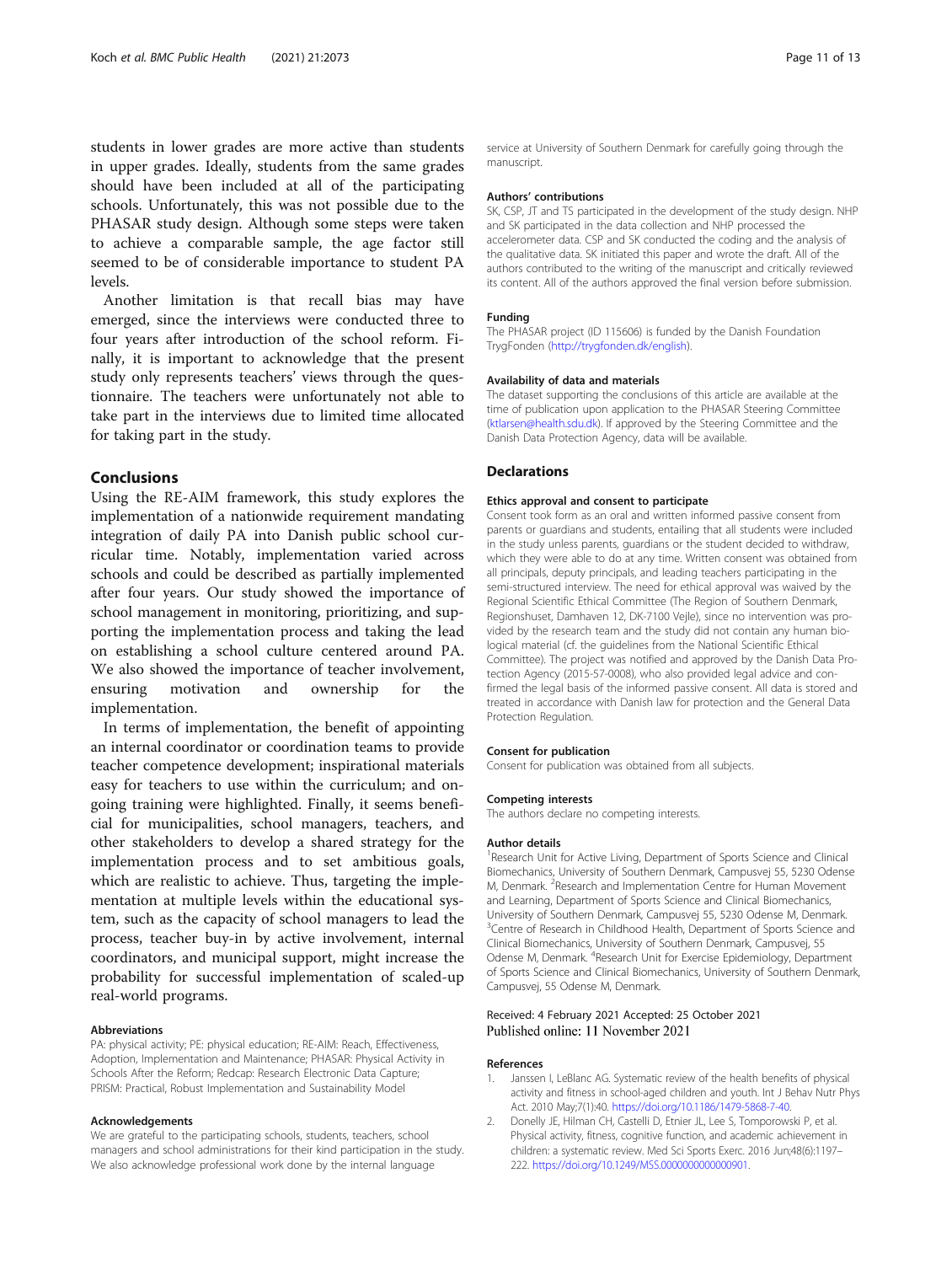- <span id="page-11-0"></span>3. Barbosa A, Whiting S, Simmonds P, Moreno RS, Mendes R, Breda J. Physical activity and academic achievement: an umbrella review. Int J Environ Res Public Health. 2020;17(16):5972. [https://doi.org/10.3390/ijerph17165972.](https://doi.org/10.3390/ijerph17165972)
- 4. Guthold R, Stevens GA, Riley LM, Bull FC. Global trends in insufficient physical activity among adolescents: a pooled analysis of 298 populationbased surveys with 1.6 million participants. Lancet Child & Adolesc Health. 2020 Jan;4:23–35. [https://doi.org/10.1016/S2352-4642\(19\)30323-2](https://doi.org/10.1016/S2352-4642(19)30323-2).
- 5. Dobbins M, Husson H, DeCorby K, LaRocca RL. School-based physical activity programs for promoting physical activity and fitness in children and adolescents aged 6 to 18. Cochrane Database Syst Rev. 2013 Feb;2013(2): CD007651. [https://doi.org/10.1002/14651858.CD007651.pub2.](https://doi.org/10.1002/14651858.CD007651.pub2)
- 6. Allison KR, Vu-Nguyen K, Ng B, Schoueri-Mychasiw N, Dwyer JJM, Manson H, et al. Evaluation of daily physical activity (DPA) policy implementation in Ontario: surveys of elementary school administrators and teachers. BMC Public Health. 2016 Aug 8;16(1):746. [https://doi.org/10.1186/s12889-01](https://doi.org/10.1186/s12889-016-3423-0) [6-3423-0](https://doi.org/10.1186/s12889-016-3423-0).
- 7. Chesham RA, Booth JN, Sweeney EL, Ryde GC, Gorely T, Brooks NE, et al. The daily mile makes primary school children more active, less sedentary and improves their fitness and body composition: a quasi-experimental pilot study. BMC medicine. 2018 may;16:64. 2018;16(1):64. [https://doi.org/1](https://doi.org/10.1186/s12916-018-1049-z) [0.1186/s12916-018-1049-z.](https://doi.org/10.1186/s12916-018-1049-z)
- Ministry of Education. Antal grundskoler. 2020 Nov [cited 2020 Nov 20]. Available from [https://www.uvm.dk/statistik/grundskolen/personale-og](https://www.uvm.dk/statistik/grundskolen/personale-og-skoler/antal-grundskoler)[skoler/antal-grundskoler](https://www.uvm.dk/statistik/grundskolen/personale-og-skoler/antal-grundskoler)
- 9. Ministry of Education. Bekendtgørelse af lov om folkeskolen. LBK nr. 1510, §15. 2019 Aug [cited 2020 Nov 20]. Available from: [https://www.retsinforma](https://www.retsinformation.dk/eli/lta/2019/823) [tion.dk/eli/lta/2019/823](https://www.retsinformation.dk/eli/lta/2019/823)
- 10. Caperchione CM, Duncan M, Kolt GS, Vandelanotte C, Rosenkranz RR, Maeder A, et al. Examining an Australian physical activity and nutrition intervention using RE-AIM. Health Promot Int. 2016 Jun;31(2):450–8. [https://](https://doi.org/10.1093/heapro/dav005) [doi.org/10.1093/heapro/dav005](https://doi.org/10.1093/heapro/dav005).
- 11. Nathan N, Elton B, Babic M, McCarthy N, Sutherland R, Presseau J, et al. Barriers and facilitators to the implementation of physical activity policies in schools: a systematic review. Prev Med. 2018 Feb;107:45–53. [https://doi.](https://doi.org/10.1016/j.ypmed.2017.11.012) [org/10.1016/j.ypmed.2017.11.012.](https://doi.org/10.1016/j.ypmed.2017.11.012)
- 12. van Nassau F, Singh AS, Broekhuizen D, van Mechelen W, Brug J, Chinapaw MJ. Barriers and facilitators to the nationwide dissemination of the Dutch school-based obesity prevention programme DOiT. Eur Public Health. 2016 Aug;26(4):611–6. <https://doi.org/10.1093/eurpub/ckv251>.
- 13. Durlak JA, DuPre EP. Implementation matters: a review of research on the influence of implementation on program outcomes and the factors affecting implementation. Am J Community Psychol. 2008 Jun;41(3–4):327– 50. <https://doi.org/10.1007/s10464-008-9165-0>.
- 14. Glasgow RE, Emmons KM. How can we increase translation of research into practice? Types of evidence needed. Annu Rev Public Health. 2007;28(1): 413–33. <https://doi.org/10.1146/annurev.publhealth.28.021406.144145>.
- 15. Naylor P-J, Nettlefold L, Race D, Hoy C, Ashe MC, Higgins JW, et al. Implementation of school based physical activity interventions: a systematic review. Prev Med. 2015 Mar;72:95–115. [https://doi.org/10.1016/j.ypmed.2](https://doi.org/10.1016/j.ypmed.2014.12.034) [014.12.034](https://doi.org/10.1016/j.ypmed.2014.12.034).
- 16. Glasgow RE, Lichtenstein E, Marcus A. Why Don't we see more translation of health promotion research to practice? Rethinking the efficacy-toeffectiveness transition. Am J Public Health. 2003 Aug;93(8):1261–7. [https://](https://doi.org/10.2105/ajph.93.8.1261) [doi.org/10.2105/ajph.93.8.1261](https://doi.org/10.2105/ajph.93.8.1261).
- 17. Glasgow RE, Vogt TM, Boles SM. Evaluating the public health impact of health promotion interventions: the RE-AIM framework. Am J Public Health. 1999 Sep;89(9):1322–7. <https://doi.org/10.2105/ajph.89.9.1322>.
- 18. Cassar S, Salmon J, Timperio A, Naylor P-J, van Nassau F, Ayala AMC, et al. Adoption, implementation and sustainability of school-based physical activity and sedentary behaviour interventions in real-world setting: a systematic review. Int J Behav Nutr Phys Act. 2019 Dec;16(1):120. [https://doi.](https://doi.org/10.1186/s12966-019-0876-4) [org/10.1186/s12966-019-0876-4](https://doi.org/10.1186/s12966-019-0876-4).
- 19. Nielsen JV, Skovgaard T, Bredahl TVG, Bugge A, Wedderkopp N, Klakk H. Using the RE-AIM framework to evaluate a school-based municipal programme tripling time spent on PE. Eval Program Plann. 2018 Oct;70:1– 11. <https://doi.org/10.1016/j.evalprogplan.2018.05.005>.
- 20. Smedegaard S, Brondeel R, Christiansen LB, Skovgaard T. What happened in the ´move for well-being in school´: a process evaluation of a cluster randomized physical activity intervention using the RE-AIM framework. Int J Behav Nutr Phys Act. 2017 Nov;14(1):159. [https://doi.org/10.1186/s12966-01](https://doi.org/10.1186/s12966-017-0614-8) [7-0614-8](https://doi.org/10.1186/s12966-017-0614-8).
- 21. Pedersen NH, Koch S, Larsen KT, Kristensen PL, Troelsen J, Møller NC, et al. Protocol for evaluating the impact of a national school policy on physical activity levels in Danish children and adolescents: the PHASAR study – a natural experiment. BMC Public Health. 2018 Nov;18(1):1245. [https://doi.](https://doi.org/10.1186/s12889-018-6144-8) [org/10.1186/s12889-018-6144-8](https://doi.org/10.1186/s12889-018-6144-8).
- 22. Greene JC. Mixed methods in social inquiry. San Francisco, CA: Jossey-Bass; 2007.
- 23. Kelly SE. Qualitative techniques and styles. In I. Bourgeault, R. Dingwall, & R. d. Vries, editors. The SAGE handbook of qualitative methods in health research. London: Publishing; 2019. p. 307–326, Qualitative Interviewing Techniques and Styles, DOI: <https://doi.org/10.4135/9781446268247.n17>.
- 24. Brønd JC, Grøntved A, Andersen LB, Arvidsson D, Olesen LG. Simple method for the objective activity type assessment with preschoolers, children and adolescents. Children. 2020 Jul;7(72). [https://doi.org/10.3390/](https://doi.org/10.3390/children7070072) [children7070072.](https://doi.org/10.3390/children7070072)
- 25. Feldstein AC, Glasgow RE. A practical, robust implementation and sustainability model (PRISM) for integrating research findings into practice. Jt Comm J Qual Patient Saf. 2008 Apr;34(4):228–43. [https://doi.org/10.1016/](https://doi.org/10.1016/s1553-7250(08)34030-6) [s1553-7250\(08\)34030-6.](https://doi.org/10.1016/s1553-7250(08)34030-6)
- 26. Maxwell JA, Chmiel M. Qualitative content analysis. In: Flick U, editor. The SAGE handbook of qualitative data analysis. London: Publishing; 2014. p. 21–34. <https://doi.org/10.4135/9781446282243.n2>.
- 27. Atieno OP. An analysis of the strengths and limitation of qualitative and quantitative research paradigms. Problems of Education in the 21st Century. 2009;13:13–8.
- 28. Barbour RS. Quality of data analysis. In. U. Flick, editors. The SAGE handbook of qualitative data analysis. London: SAGE Publications Ltd.; 2014. p. 496– 509.
- 29. Chalkley AE, Routen AC, Harris JP, Clae LA, Gorely T, Sherar LB. A retrospective qualitative evaluation of barriers and facilitators to the implementation of a school-based running programme. BMC Public Health. 2018 Oct;18(1):1189. <https://doi.org/10.1186/s12889-018-6078-1>.
- 30. Stith S, Pruitt I, Dees J, Fronce M, Green N, Som A, et al. Implementing community-based prevention programming: a review of the literature. J Prim Prev. 2006 Nov;27(6):599–617. <https://doi.org/10.1007/s10935-006.0062.8>.
- 31. Owen KB, Parker PD, van Zansen B, MacMillan F, Astell-Burt T, Lonsdale C. Physical activity and school engagement in youth: a systematic review and meta-analysis. Educ Psychol. 2016 Mar;51(2):129–45. [https://doi.org/10.1080/](https://doi.org/10.1080/00461520.2016.1151793) [00461520.2016.1151793.](https://doi.org/10.1080/00461520.2016.1151793)
- 32. Nader PR, Bradley RH, Houts RM, McRitchie SL. O'Brien M. moderate-tovigorous physical activity from age 9 to 15 years. JAMA. 2008 Jul;300(3):295– 305. [https://doi.org/10.1001/jama.300.3.295.](https://doi.org/10.1001/jama.300.3.295)
- 33. de Meij JSB, van der Wal MF, van Mechelen W, Chinapaw MJM. A mixed methods process evaluation of the implementation of JUMP-in, a multilevel school-based intervention aimed at physical activity promotion. Health Promot Pract. 2013 Sep;14(5):777–90. [https://doi.org/10.1177/15248399124](https://doi.org/10.1177/1524839912465750) [65750.](https://doi.org/10.1177/1524839912465750)
- 34. Webster CA, Rink JE, Carson RL, Moon J, Gaudreault KL. The comprehensive school physical activity program model: a proposed illustrative supplement to help move the needle on youth physical activity. Kinesiol Rev. 2020;9(2): 112–21. [https://doi.org/10.1123/kr.2019-0048.](https://doi.org/10.1123/kr.2019-0048)
- 35. Fixsen DL, Naoom SF, Blasé KA, Friedman RM. Wallace F. Implementation Research: A Synthesis of the Literature. University of Sputh Florida, Louis de la Parte Mental Health Institute, The National Implementation Research Network, Tampa, FL; 2005.
- 36. Riley BL, Taylor SM, Elliott S. Determinants of implementing heart healthy promotion activities in Ontario public health units: a social ecological perspective. Health Educ Res. 2001 Aug;16(4):425–41. [https://doi.org/10.1](https://doi.org/10.1093/her/16.4.425) [093/her/16.4.425.](https://doi.org/10.1093/her/16.4.425)
- 37. Greenhalgh T, Robert G, Macfarlane F, Bate P, Kyriakidou O. Diffusion of innovations in service organizations: systematic review and recommendations. Milbank Q. 2004 Dec;82(4):581–629. [https://doi.org/1](https://doi.org/10.1111/j.0887-378X.2004.00325.x) [0.1111/j.0887-378X.2004.00325.x](https://doi.org/10.1111/j.0887-378X.2004.00325.x).
- 38. McKay HA, Macdonald HM, Nettlefold L, Masse LC, Day M, Naylor P-J. Action schools! BC implementation: from efficacy to effectiveness to scale-up. Br J Sports Med. 2015 Feb;49(4):210–8. [https://doi.org/10.1136/bjsports-2013-](https://doi.org/10.1136/bjsports-2013-093361) [093361](https://doi.org/10.1136/bjsports-2013-093361).
- 39. Beighle A, Erwin HE, Castelli D, Ernst M. Preparing physical educators for the role of physical activity director. J Phys Edu Recreat Dance. 2009;80(4):24–9. [https://doi.org/10.1080/07303084.2009.10598307.](https://doi.org/10.1080/07303084.2009.10598307)